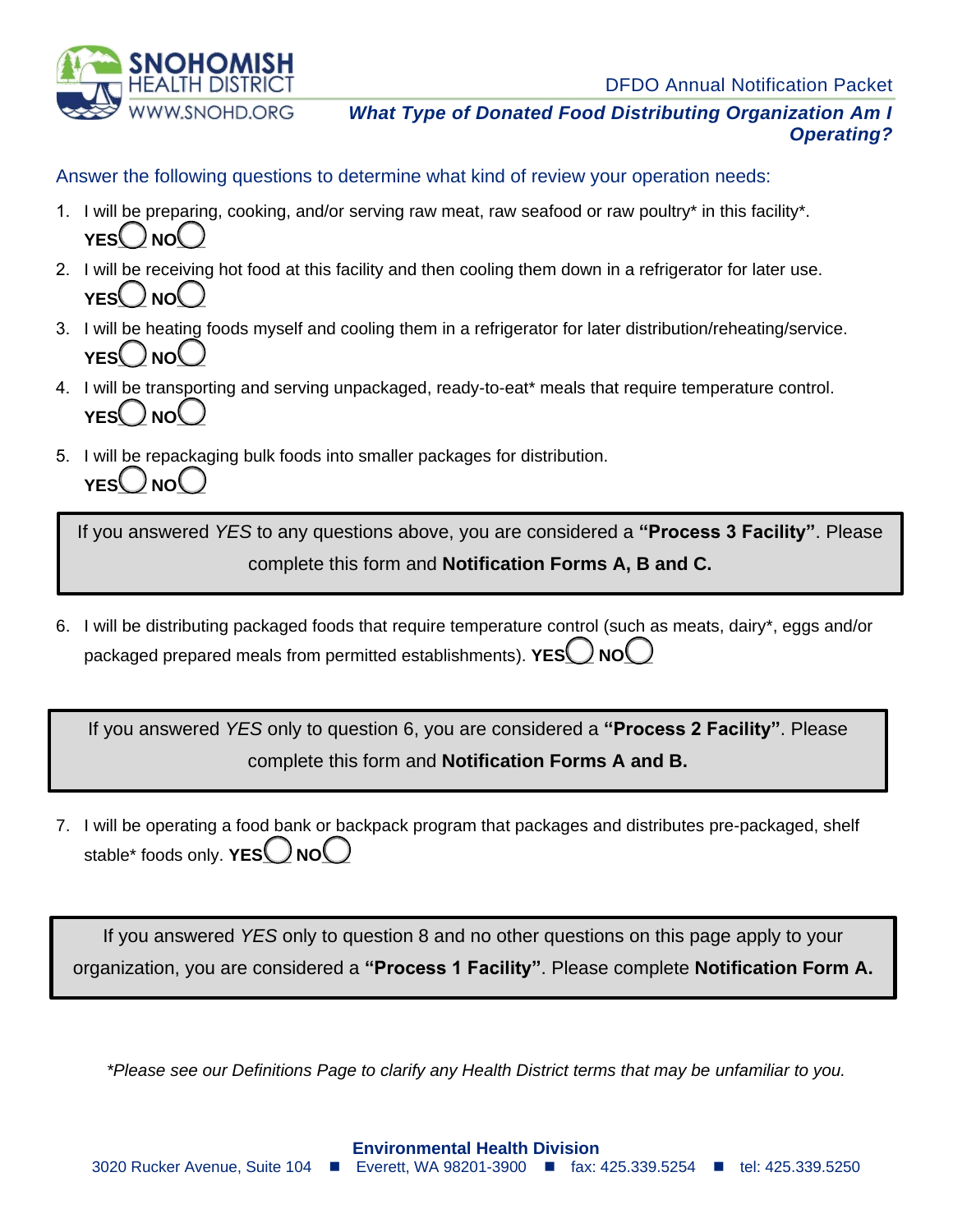

*Approved Source:* commercially packaged, inspected or graded foods OR food prepared in a permitted kitchen OR game meats from a Law Enforcement Officer or licensed hunter that have been processed in an approved facility and labeled as such.

*Change of Ownership:* For Donated Food Distributing Organizations, this occurs whenever the facility begins operating under a new or different organization. It also occurs when the facility moves to a new location, makes major changes to its leadership or Person(s) In Charge or when major changes are made to a menu, equipment or food preparation within a facility.

*Dairy:* containing or made from milk.

*Donor Kitchen:* kitchen that is used by a donor to handle, store or prepare food for donation to needy persons through a DFDO and is not a residential kitchen in a private home.

*Facility:* A "Food Establishment" that stores, vends, prepares, packages and serves food for human consumption. This includes transport vehicles, delivery services and off-site or mobile operations. Also referred to as a "*kitchen*", "*operation*" or "*establishment*".

*Food Worker, Food Handler:* an individual working with unpackaged food, food equipment, food utensils or food contact surfaces.

*Person In Charge, "PIC":* The individual(s) at a facility who is responsible for operation at a given time.

*Poultry:* any domesticated bird or migratory water fowl or game bird, alive or dead. Includes chicken, turkey, duck, goose and pheasant.

*Ready to Eat:* food in a form that is edible without any additional preparation to achieve food safety. This includes spices/seasonings, washed produce, cooked meat and plant products and dried or cured meats.

*Reduced Oxygen Packaging "ROP":* replacing or removing oxygen from a package and then sealing it to control the oxygen level. This is often done as a preserving measure and greatly increases the risk of botulism in foods after they are sealed and then opened again to eat. (i.e. Foodsavr or a vacuum sealer).

*Shelf Stable:* can be stored safely in a dry, non-temperature controlled location for long periods of time. The opposite of "TCS" or Time/Temperature Control for Safety foods. (i.e. dry rice or pasta, canned goods).

*TCS Foods (formerly known as PHF):* food that requires Time/Temperature Control for Safety (potentially hazardous foods). Any meats raw or cooked, cooked vegetables or plants, raw sprouts and cut melons, tomatoes or leafy greens as well as fresh herb-in-oil/butter.

*Temperature Control Equipment:* mechanical equipment that uses insulation and often electricity or gas to maintain temperatures of food to keep it out of the danger zone. This includes refrigerators and freezers, stoves and ovens as well as steam tables, soup wells, electric Cambros, ice chests and chafing dishes (often used for temporary service at an offsite location).

*Temperature Danger Zone:* any temperature between 41°F and 135°F. This zone is where bacteria has the easiest time surviving in TCS foods and should be avoided at all times except for immediate service (lasting 30 minutes) or during active preparation (no more than 2 hours). Methods to cool hot foods quickly are important so that foods do not spend too long in this zone while in refrigeration. Working with food quickly while preparing meals or putting it away after it has been brought to your facility is also very important to reduce the overall amount of time food is in the danger zone.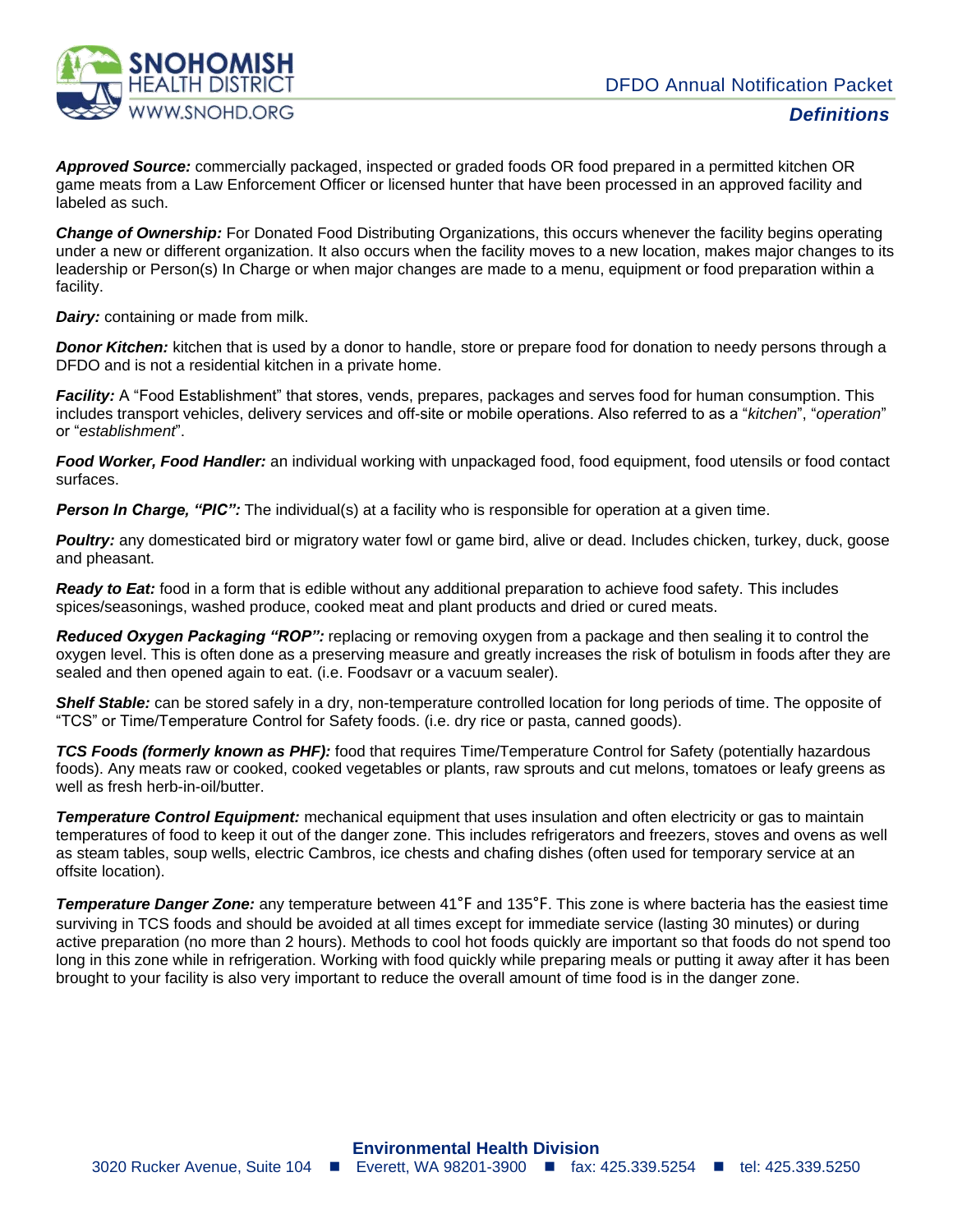

DFDO Annual Notification Packet

## *DFDO Annual Notification Form A*

**Food Establishment Information**

| <b>Facility Name:</b>                         | Phone:                                    |
|-----------------------------------------------|-------------------------------------------|
| <b>Operating Address:</b>                     | E-Mail:                                   |
| <b>Mailing Address:</b>                       | <b>Person In Charge:</b>                  |
| <b>Website:</b>                               | Is This a Change of<br>Ownership?* YESUNO |
| <b>Owner or Organization (if applicable):</b> | Phone:                                    |
| <b>Mailing Address:</b>                       | E-Mail:                                   |

## **Food Sources**

## **Please list all food donors for your organization below:**

**\_\_\_\_\_\_\_\_\_\_\_\_\_\_\_\_\_\_\_\_\_\_\_\_\_\_\_\_\_\_\_\_\_\_\_\_\_\_\_\_\_\_\_\_\_\_\_\_\_\_\_\_\_\_\_\_\_\_\_\_\_\_\_\_\_\_\_\_\_\_\_\_\_\_\_\_\_\_\_\_\_\_\_\_\_\_\_\_\_\_\_\_\_\_\_\_\_ \_\_\_\_\_\_\_\_\_\_\_\_\_\_\_\_\_\_\_\_\_\_\_\_\_\_\_\_\_\_\_\_\_\_\_\_\_\_\_\_\_\_\_\_\_\_\_\_\_\_\_\_\_\_\_\_\_\_\_\_\_\_\_\_\_\_\_\_\_\_\_\_\_\_\_\_\_\_\_\_\_\_\_\_\_\_\_\_\_\_\_\_\_\_\_\_\_ \_\_\_\_\_\_\_\_\_\_\_\_\_\_\_\_\_\_\_\_\_\_\_\_\_\_\_\_\_\_\_\_\_\_\_\_\_\_\_\_\_\_\_\_\_\_\_\_\_\_\_\_\_\_\_\_\_\_\_\_\_\_\_\_\_\_\_\_\_\_\_\_\_\_\_\_\_\_\_\_\_\_\_\_\_\_\_\_\_\_\_\_\_\_\_\_\_ \_\_\_\_\_\_\_\_\_\_\_\_\_\_\_\_\_\_\_\_\_\_\_\_\_\_\_\_\_\_\_\_\_\_\_\_\_\_\_\_\_\_\_\_\_\_\_\_\_\_\_\_\_\_\_\_\_\_\_\_\_\_\_\_\_\_\_\_\_\_\_\_\_\_\_\_\_\_\_\_\_\_\_\_\_\_\_\_\_\_\_\_\_\_\_\_\_ \_\_\_\_\_\_\_\_\_\_\_\_\_\_\_\_\_\_\_\_\_\_\_\_\_\_\_\_\_\_\_\_\_\_\_\_\_\_\_\_\_\_\_\_\_\_\_\_\_\_\_\_\_\_\_\_\_\_\_\_\_\_\_\_\_\_\_\_\_\_\_\_\_\_\_\_\_\_\_\_\_\_\_\_\_\_\_\_\_\_\_\_\_\_\_\_\_ \_\_\_\_\_\_\_\_\_\_\_\_\_\_\_\_\_\_\_\_\_\_\_\_\_\_\_\_\_\_\_\_\_\_\_\_\_\_\_\_\_\_\_\_\_\_\_\_\_\_\_\_\_\_\_\_\_\_\_\_\_\_\_\_\_\_\_\_\_\_\_\_\_\_\_\_\_\_\_\_\_\_\_\_\_\_\_\_\_\_\_\_\_\_\_\_\_** *\*\*If additional space is needed, please provide the information requested above on a separate spreadsheet or word document\*\** **Approx. Number of People Served Monthly: \_\_\_\_\_\_\_\_\_\_ Approx. Number of Volunteers per Shift: \_\_\_\_\_\_\_\_\_\_ Days and Times of Operation: \_\_\_\_\_\_\_\_\_\_\_\_\_\_\_\_\_\_\_\_\_\_\_\_\_\_\_\_\_\_\_\_\_\_\_\_\_\_\_\_\_\_\_\_\_\_\_\_\_\_\_\_\_\_\_\_\_\_\_\_\_\_\_\_\_\_\_\_\_\_\_\_\_\_\_\_\_\_\_\_\_\_\_\_\_\_\_\_\_\_\_\_\_\_\_\_\_ \_\_\_\_\_\_\_\_\_\_\_\_\_\_\_\_\_\_\_\_\_\_\_\_\_\_\_\_\_\_\_\_\_\_\_\_\_\_\_\_\_\_\_\_\_\_\_\_\_\_\_\_\_\_\_\_\_\_\_\_\_\_\_\_\_\_\_\_\_\_\_\_\_\_\_\_\_\_\_\_\_\_\_\_\_\_\_\_\_\_\_\_\_\_\_\_\_ \_\_\_\_\_\_\_\_\_\_\_\_\_\_\_\_\_\_\_\_\_\_\_\_\_\_\_\_\_\_\_\_\_\_\_\_\_\_\_\_\_\_\_\_\_\_\_\_\_\_\_\_\_\_\_\_\_\_\_\_\_\_\_\_\_\_\_\_\_\_\_\_\_\_\_\_\_\_\_\_\_\_\_\_\_\_\_\_\_\_\_\_\_\_\_\_\_** Does your facility have a separate sink stocked with soap and paper towels for hand washing? YES NO Does your facility have a bathroom with running water and a hand washing sink? YES NO Does the Person In Charge at this facility have a Washington State Food Handler's Permit? YES Does your facility have a 501c IRS determination? YES NO **Please provide a copy of IRS Determination Letter or a letter of sponsorship from a 501(c ) organization with a copy of its current IRS Determination Letter along with this completed form.**  *\* I have read and agree with the requirements of WAC 246-215 and to notify the Snohomish Health District annually of the nature of food service activities, including types of food served or distributed or whenever there is a significant change in food service activities or location of activities. Notification will be made immediately, in writing, of any change of mailing address, ownership, 501c3 status or change in operation. Inspections will be allowed in accordance with WAC 246-215.* Applicant Signature **Contains Container Container Applicant Printed Name** Phone Phone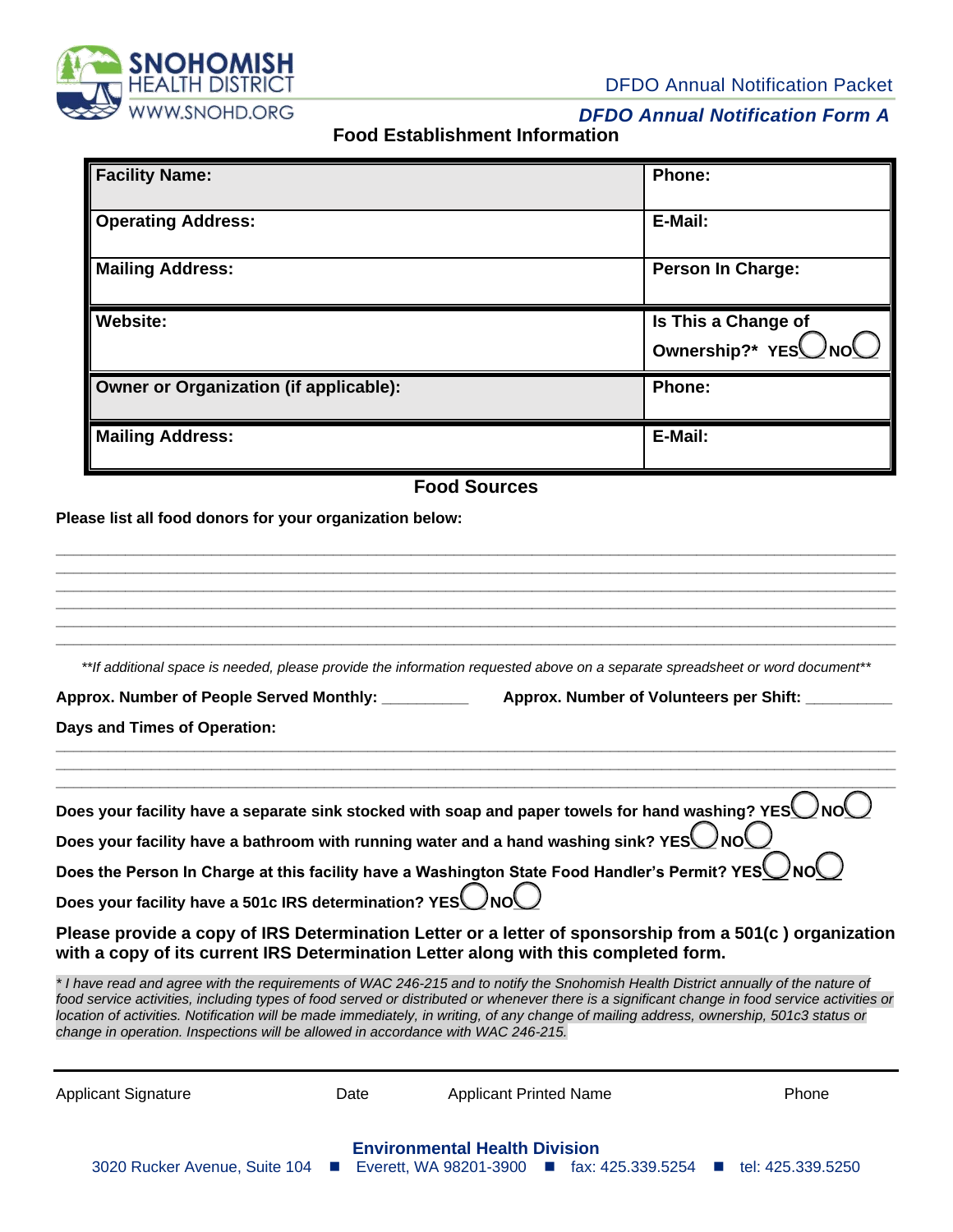

Below are Snohomish Health District Requirements for handling donated food safely. Please read each requirement for your **Process 2** and **Process 3** facilities and initial next to each statement -

**\_\_\_\_\_\_\_** I will verify that any raw meat accepted at this facility is from an approved source via the USDA. If I accept any game meats, livestock or otherwise uninspected raw meat, I will ensure that I follow all special labeling and handling requirements as outlined in [The Game Meat & Livestock Donation Guide for DFDOs.](http://www.snohd.org/DocumentCenter/View/9120/Game-Meat-and-Livestock-Donation-Guide-for-DFDOs-PDF)

**\_\_\_\_\_\_\_** All packaged TCS foods at this facility will be stored either in a freezer or refrigerator that holds the food at a temperature of 41°F or below at all times.

**\_\_\_\_\_\_\_** If/when receiving TCS Foods at my facility, I will verify their temperature upon arrival to be **below 41°F or above 135°F.** I will maintain these temperatures throughout service via temperature control equipment OR I will serve all food immediately upon receiving it at my facility and then discard any leftovers.

**\_\_\_\_\_\_\_** When transporting TCS foods, I will maintain safe food temperatures by using ice chests, insulated containers, or some type of electrical temperature control equipment and will use a thermometer to verify.

**\_\_\_\_\_\_** I will not re-serve any open, ready eat foods that have been previously served to someone else.

**\_\_\_\_\_\_\_** If I repackage bulk foods in my facility, I will ensure the common name of the food is written on each container along with the name and location of the food distributor or processor. I will maintain the complete label information for any repackaged food and ensure it is clearly displayed.

**\_\_\_\_\_\_\_** If I receive non-commercially packaged TCS foods or ready to eat foods as donations, I will keep records for 90 days documenting the source, quantity, type and receiving date.

**Please list all refrigeration and freezers at your facility, including brand/type and approximate size:**

**\_\_\_\_\_\_\_\_\_\_\_\_\_\_\_\_\_\_\_\_\_\_\_\_\_\_\_\_\_\_\_\_\_\_\_\_\_\_\_\_\_\_\_\_\_\_\_\_\_\_\_\_\_\_\_\_\_\_\_\_\_\_\_\_\_\_\_\_\_\_\_\_\_\_\_\_\_\_\_\_\_\_\_\_\_\_\_\_ \_\_\_\_\_\_\_\_\_\_\_\_\_\_\_\_\_\_\_\_\_\_\_\_\_\_\_\_\_\_\_\_\_\_\_\_\_\_\_\_\_\_\_\_\_\_\_\_\_\_\_\_\_\_\_\_\_\_\_\_\_\_\_\_\_\_\_\_\_\_\_\_\_\_\_\_\_\_\_\_\_\_\_\_\_\_\_\_ \_\_\_\_\_\_\_\_\_\_\_\_\_\_\_\_\_\_\_\_\_\_\_\_\_\_\_\_\_\_\_\_\_\_\_\_\_\_\_\_\_\_\_\_\_\_\_\_\_\_\_\_\_\_\_\_\_\_\_\_\_\_\_\_\_\_\_\_\_\_\_\_\_\_\_\_\_\_\_\_\_\_\_\_\_\_\_\_**

**Please list and describe the location, size and material (metal, ceramic, plastic etc.) of any and all nonhand washing sinks in your kitchen.** 

**\_\_\_\_\_\_\_\_\_\_\_\_\_\_\_\_\_\_\_\_\_\_\_\_\_\_\_\_\_\_\_\_\_\_\_\_\_\_\_\_\_\_\_\_\_\_\_\_\_\_\_\_\_\_\_\_\_\_\_\_\_\_\_\_\_\_\_\_\_\_\_\_\_\_\_\_\_\_\_\_\_\_\_\_\_\_\_\_ \_\_\_\_\_\_\_\_\_\_\_\_\_\_\_\_\_\_\_\_\_\_\_\_\_\_\_\_\_\_\_\_\_\_\_\_\_\_\_\_\_\_\_\_\_\_\_\_\_\_\_\_\_\_\_\_\_\_\_\_\_\_\_\_\_\_\_\_\_\_\_\_\_\_\_\_\_\_\_\_\_\_\_\_\_\_\_\_ \_\_\_\_\_\_\_\_\_\_\_\_\_\_\_\_\_\_\_\_\_\_\_\_\_\_\_\_\_\_\_\_\_\_\_\_\_\_\_\_\_\_\_\_\_\_\_\_\_\_\_\_\_\_\_\_\_\_\_\_\_\_\_\_\_\_\_\_\_\_\_\_\_\_\_\_\_\_\_\_\_\_\_\_\_\_\_\_ \_\_\_\_\_\_\_\_\_\_\_\_\_\_\_\_\_\_\_\_\_\_\_\_\_\_\_\_\_\_\_\_\_\_\_\_\_\_\_\_\_\_\_\_\_\_\_\_\_\_\_\_\_\_\_\_\_\_\_\_\_\_\_\_\_\_\_\_\_\_\_\_\_\_\_\_\_\_\_\_\_\_\_\_\_\_\_\_ \_\_\_\_\_\_\_\_\_\_\_\_\_\_\_\_\_\_\_\_\_\_\_\_\_\_\_\_\_\_\_\_\_\_\_\_\_\_\_\_\_\_\_\_\_\_\_\_\_\_\_\_\_\_\_\_\_\_\_\_\_\_\_\_\_\_\_\_\_\_\_\_\_\_\_\_\_\_\_\_\_\_\_\_\_\_\_\_**